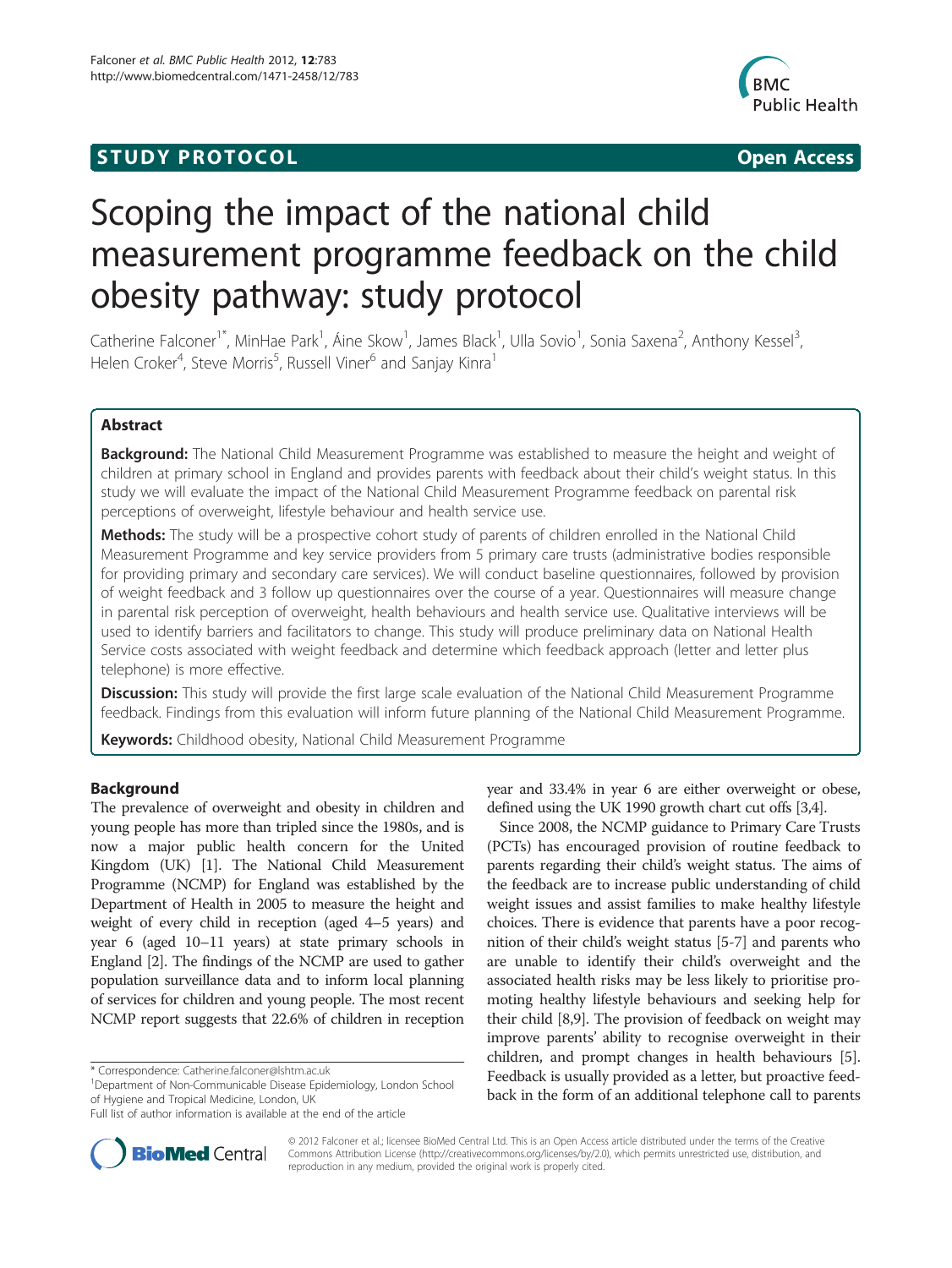of children who fall outside the 'healthy weight' range is also encouraged. A pilot study of routine NCMP feedback suggested the majority of parents (over 90%) find the feedback letter to be helpful [[10](#page-4-0)]. However, to date there has been no large scale evaluation of the effectiveness and acceptability of feedback.

The specific objectives of the study are to estimate the impact of NCMP feedback on parents' perceptions of the health risks associated with their child's overweight, behaviour change and health service use, and to identify barriers and levers to behaviour change and health service use. The study will also produce preliminary data on National Health Service (NHS) costs associated with NCMP feedback and will try to determine which feedback approach (letter versus letter plus proactive) has the greater positive impact.

## **Methods**

## Setting

We will recruit five primary care trusts (PCTs), administrative bodies responsible for providing primary and secondary care services, from in and around London and invite all parents of children enrolled in the NCMP to participate.

## Design

This study will establish a prospective cohort of parents of children enrolled in the NCMP and will use a mixed methods approach.

## **Outcomes**

The primary outcome will be the change in parental perception of the health risks associated with a child's overweight 1 month after receiving weight feedback

Secondary outcomes of interest will be:

1. Change in parental perception of child's weight status 1 month after receiving weight feedback.

- 2. Lifestyle behaviours (diet, physical activity and sedentary behaviour),
- 3. Health service use: attendance and frequency of attendance at locally available services,
- 4. Experience of the feedback process, including acceptability of the routine feedback, assessed 1 month after feedback.

## Time line

The anticipated time line for the study is outlined in Figure 1.

## Data collection: Questionnaire surveys

Questionnaires will be developed to collect information on a range of socio-demographic variables, lifestyle behaviours, parental perceptions and health service use, using previously used or validated questionnaires where possible. A short form questionnaire will also be developed to capture the key outcomes and demographic variables from non-respondents.

Baseline survey: We will distribute the baseline questionnaire through schools to all children enrolled in the NCMP within the recruited PCTs on the day of the NCMP measurement. The questionnaire will also be made available online and the short form of the questionnaire will be distributed to all non-responders. All schools will be encouraged to distribute posters and postcards to promote participation.

Baseline questionnaires will provide a detailed description of the study, therefore informed consent will be assumed for all participants who return completed questionnaires. Parents will be asked to provide contact details for future correspondence. The child will be allocated a unique identification number which will be used for all future correspondence. The contact details page will be removed from the questionnaire and stored separately in a locked filing cabinet.

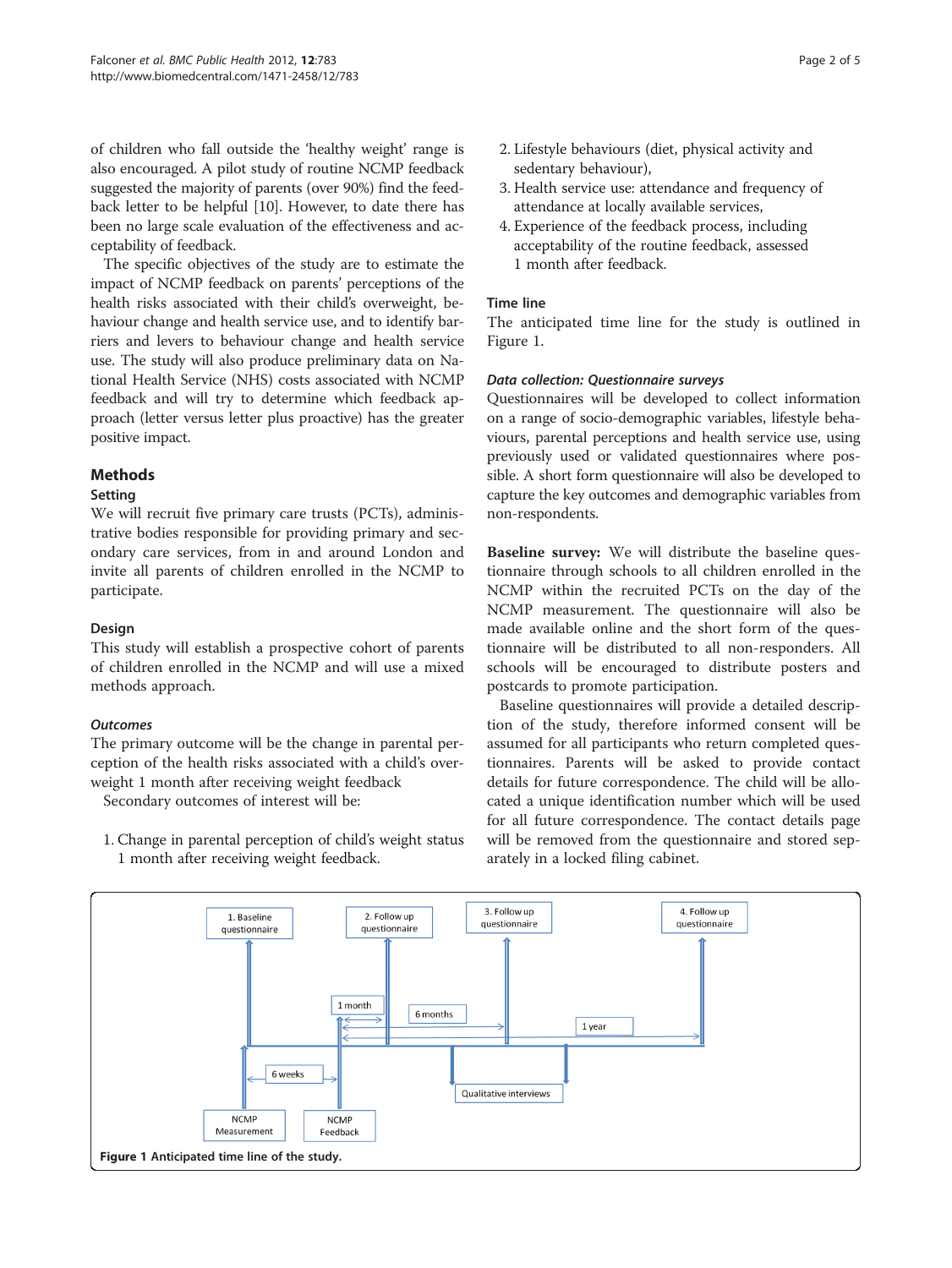Data on children's height and weight will be obtained directly from PCTs. All NCMP measurements will be uploaded by PCT staff onto a tool provided by the NHS Information Centre for Health and Social Care which calculates the child's BMI centile and category based on their height and weight measurements, age and gender. We will match children participating in the study to their NCMP data (height, weight, BMI, BMI category and date of measurement) in the PCT database using a macro designed in Microsoft Access which matches on name and date of birth. Children who cannot be automatically matched will be identified manually.

De-identified data for all children enrolled in the PCT will be used to provide general demographic information for the entire population. The following variables will be requested for all children: BMI (with height and weight), ethnicity, date of birth, age at measurement, gender, and postcode (converted to an Index of Multiple Deprivation (IMD) score). Information that could potentially allow identification of individuals who have not agreed to participate in the study will not be removed from the PCT.

Follow up surveys: Follow-up surveys will be distributed 1 month, 6 months and one year after parents receive NCMP feedback. We will send reminder short form follow up questionnaires to all who fail to respond within two weeks, and also send email links to online surveys, text message reminders and reminder phone calls. All parents will receive at least two reminders.

## Data collection: Qualitative research Parent interviews

Individual interviews will be performed with the parents and families of 50 children classified by the NCMP as 'overweight' or 'very overweight'. We will select children on the basis of the primary outcome, i.e. change in risk perception following NCMP feedback. The sample will be selected so that 50% of children will be from deprived/ethnic minority households. Interviews will be completed within the participant's home. The interviews will explore barriers and levers to change using thematic analyses [[11](#page-4-0)] to interpret the responses.

## Staff interviews

A small number  $(n = 15)$  of interviews will be carried out with staff from each of the PCTs; staff will be purposively selected to capture the main provider groups (schools and practice nurses, community weight management services, PCT obesity leads, etc.). The interviews will be used to explore providers' views on the provision of the NCMP and obesity services.

## Analysis

## Quantitative analysis

The demographic characteristics of study respondents will be described, and compared with those of non-responders.

Univariable analysis will test for associations between the primary outcome and explanatory variables. Multivariable logistic regression models will be fitted to the data to identify predictors of change in parental risk perception, lifestyle behaviour and help seeking. Analyses will be performed on the whole study sample and in a sub-sample composed only of overweight and very overweight children. Data will initially be analysed separately for each age-PCT group, and may be combined in analyses accounting for clustering where appropriate. Proportions will be calculated to summarise the parental experience of the feedback process, differences between groups according to the BMI feedback received (letter feedback compared to letter plus proactive telephone feedback) and child's weight status (healthy weight compared to overweight or very overweight).

## Qualitative analysis

All individual interviews will be transcribed and NVivo software (QSR International) will be used to conduct thematic analyses. Each transcript will be read and reread in order to familiarise the researcher with the data, and key ideas and recurrent themes will be identified.

## Power and sample size

We have powered our study to detect an effect size (defined as the proportion of parents changing their perception of health risks of their child's overweight) of 5%. If 30% of parents of overweight and very overweight children at baseline are able to identify the health risks of their child's weight, a sample size of 800 will provide 80% power to detect an effect size of 5% at p < 0.05 statistical significance level. If the proportion of parents able to identify the risk is 10% at baseline, a sample size of 800 will provide a power of 100% (Table [1\)](#page-3-0).

A response rate of 30% is expected therefore an initial sample of 18,000 parents should provide at least 800 parents of overweight and very overweight children, allowing for attrition between surveys.

## Economic evaluation

We will use data from the PCTs to compile estimates of the cost of providing the two types of routine feedback (letter and letter plus proactive). PCTs will be asked to provide information on the contribution of staff and the resources required for delivering routine weight feedback. The cost of staff time will be evaluated using the NHS Agenda for Change 2012 pay scales [\(www.nhscareers.nhs.](http://www.nhscareers.nhs.uk) [uk\)](http://www.nhscareers.nhs.uk) and added to the estimated resource costs to provide a total cost for each PCT. The total cost will be divided by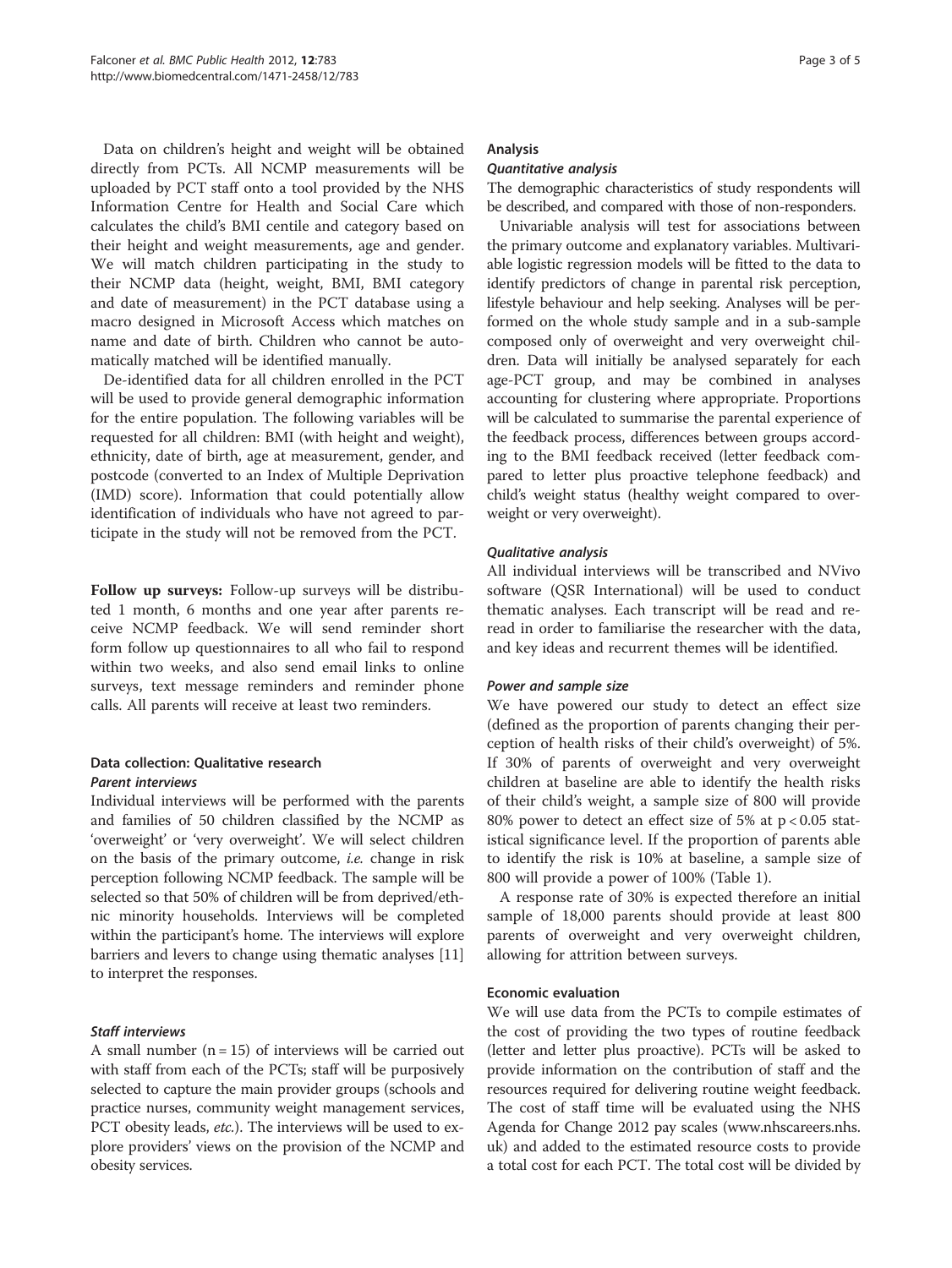<span id="page-3-0"></span>Table 1 Power (probability of detecting a true effect %) under a range of baseline proportions of parental awareness of the health risk of their child's weight using a matched case–control design with a two sided alpha of 5% (calculations carried out using the sampsi\_mcc command in STATA v10)

| size | size | Sample Effect Power (if 30% recognise Power (if 10% recognise<br>health risk at baseline) health risk at baseline) |     |
|------|------|--------------------------------------------------------------------------------------------------------------------|-----|
| 200  | 5%   | 28                                                                                                                 | 58  |
| 400  | 5%   | 50                                                                                                                 | 91  |
| 800  | 5%   | 80                                                                                                                 | 100 |

the number of children enrolled in the NCMP within each PCT and presented as a cost per child. Costs for providing each type of feedback will be averaged across all three areas to provide an average cost for the UK child. The relative costs of providing letter and proactive feedback will be compared and discussed with respect to their relative effectiveness.

#### Ethical approval

This study has obtained full ethical approval for the study from the London School of Hygiene and Tropical Medicine (LSHTM) ethics committee. Within all PCTs, approval for the research to take place will be granted by the Director of Public Health.

## **Discussion**

This study will provide the first large scale evaluation of the impact of NCMP feedback on parental risk perceptions, health behaviours and help seeking behaviours. Data from the demographically and ethnically diverse cohort of parents will provide information on the effectiveness and relative costs of different methods of providing feedback, as well as socio-demographic influences on the impact of NCMP feedback. Previous weight feedback studies have generally focussed on outcomes of parental awareness of child overweight and potential distress of the child or parent [\[5,12\]](#page-4-0); few have assessed intention to change or actual changes in lifestyle behaviour. Previous studies have evaluated the impact of written feedback (including personalised health report cards and individually tailored feedback letters); however, to date there has been no evaluation of providing weight feedback via the telephone. The NCMP is a Department of Health Initiative and is conducted in all state primary schools around England. A few small scale evaluations of aspects of the NCMP feedback approach have been conducted; however, this study will offer the first formal and comprehensive evaluation of its impact [[10\]](#page-4-0). The present study will examine multiple outcomes that are pertinent to the NCMP, including health service use and cost implications, enabling a more comprehensive evaluation of its impact.

The universal scope of the NCMP means that there is no comparison group against which the impact of feedback can be compared. In order to minimise some of the biases associated with pre-/post-test designs with a single group, a short time interval between baseline and followup questionnaires is planned; this will minimise the effect of any background behaviour changes that may occur independently of the feedback letter. Study instruments have also been designed to be as similar as possible at all time points. The use of self-report measures of lifestyle behaviour and health service use will increase the potential for recall bias; previously validated measures will be used where possible to minimise this bias.

It is anticipated that there may be a low response rate and response bias towards parents who are more interested and engaged in their child's health [\[13](#page-4-0)]. To address these issues the questionnaire will be distributed to all parents of children enrolled in the NCMP and a number of reminders and incentives will be used. The study information provided to parents will highlight that the evaluation is being performed independently of the organisations responsible for the NCMP and that all views of the NCMP, whether positive or negative, will be welcomed. Questionnaires will be piloted with parents of school aged children to ensure the language used is easily understood and non-judgemental.

To summarise, this study will be the largest and most comprehensive evaluation of the NCMP feedback to date, with outcomes that cover a wide range of potential benefits or harms of receiving weight feedback.

#### Abbreviations

BMI: Body Mass Index; NCMP: National Child Measurement Programme; LSHTM: London School of Hygiene and Tropical Medicine; PCTs: Primary Care Trusts; NHS: National Health Service; IMD: Index of Multiple Deprivation; NIHR: National Institute for Health Research.

#### Competing interests

AK is also Director of Public Health Strategy and Medical Director at the Health Protection Agency (HPA). The views expressed here, however, are personal and are not intended to represent the views of the HPA.

#### Authors' contributions

The study was conceptualised by SK and RV. All authors read and approved the final manuscript.

#### Acknowledgements

This paper presents independent research funded by the National Institute for Health Research (NIHR) under its Programme Grants for Applied Research programme (Grant Reference Number RP-PG-0608-10035)—The Paediatric Research in Obesity Multi-modal Intervention and Service Evaluation (PROMISE) programme. The views expressed are those of the authors and not necessarily those of the NHS, the NIHR or the Department of Health.

#### Author details

<sup>1</sup>Department of Non-Communicable Disease Epidemiology, London School of Hygiene and Tropical Medicine, London, UK. <sup>2</sup>Department of Primary Care and Public Health, Imperial College, London, UK. <sup>3</sup>Faculty of Public Health and Policy, London School of Hygiene and Tropical Medicine, London, UK. 4 Health Behaviour Research Centre, University College London, London, UK. 5 UCL Research Department of Epidemiology and Public Health, University